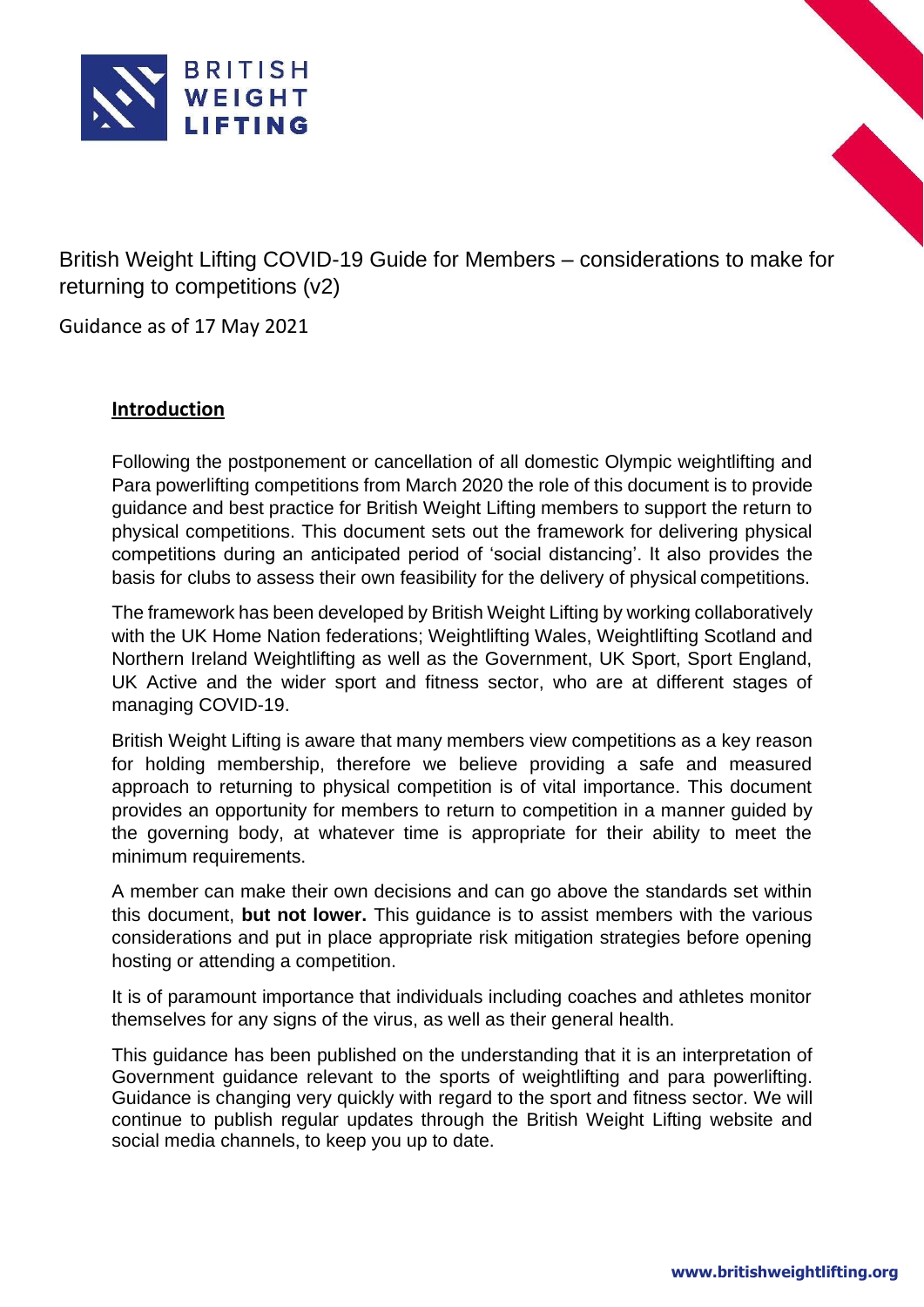This guidance document is generally intended to facilitate physical competitions delivered under the BWL Technical and Competition Rules and Regulations (TCRR). Where there is a specific contradiction between this document and the TCRR, this document will take priority at the discretion of British Weight Lifting.

All parties should note the disclaimer at the end of this document.

#### **Guidance**

- 1- Venue, layout and general precautions
- 2- Number of athletes, coaches, officials and spectators
- 3- Arriving at an event
- 4- Weigh in (and kit check)
- 5- Warm up
- 6- Competition format
- 7- After competition
- 8- Exiting the venue
- 9- Example competition timeline

#### **1) Venue and Layout, General Precautions, Test and Trace**

#### **a. Venue and Layout**

- Competition organisers should follow the **Facility Guidance** outlined in the **British Weight Lifting COVID-19 Guide for Clubs – considerations to make before returning to training**
- Each athlete should have a 4mx4m lifting area clearly marked
- Each lifting area should be 2m from the next lifting area
- Platforms may be arranged in two parallel rows with 6m between each row. The middle 2m of this gap will be for Technical Officials to move between the platforms to judge the lifts
- Platforms should be laid out in a staggered formation so that athletes are not directly facing each other, OR all athletes should face the same direction so there are no face-to-face positions. Referees must be able to judge lifts facing the athlete.
- The competition scoreboard must be clearly visible to all platform so that no gathering around a small screen is required. Recommended solutions are the use of TV screens/monitors, projectors or sharing to a Zoom link accessible by the athletes and coaches.
- The Scoreboard operator, Timekeeper and Speaker must be positioned with a good view of all platforms with no shared equipment. Social distancing regulations must be followed with seating arrangements.
- All venues should ensure that steps are taken to avoid people needing to unduly raise their voices to each other. This includes - but is not limited to - refraining from playing music or broadcasts that may encourage shouting, including if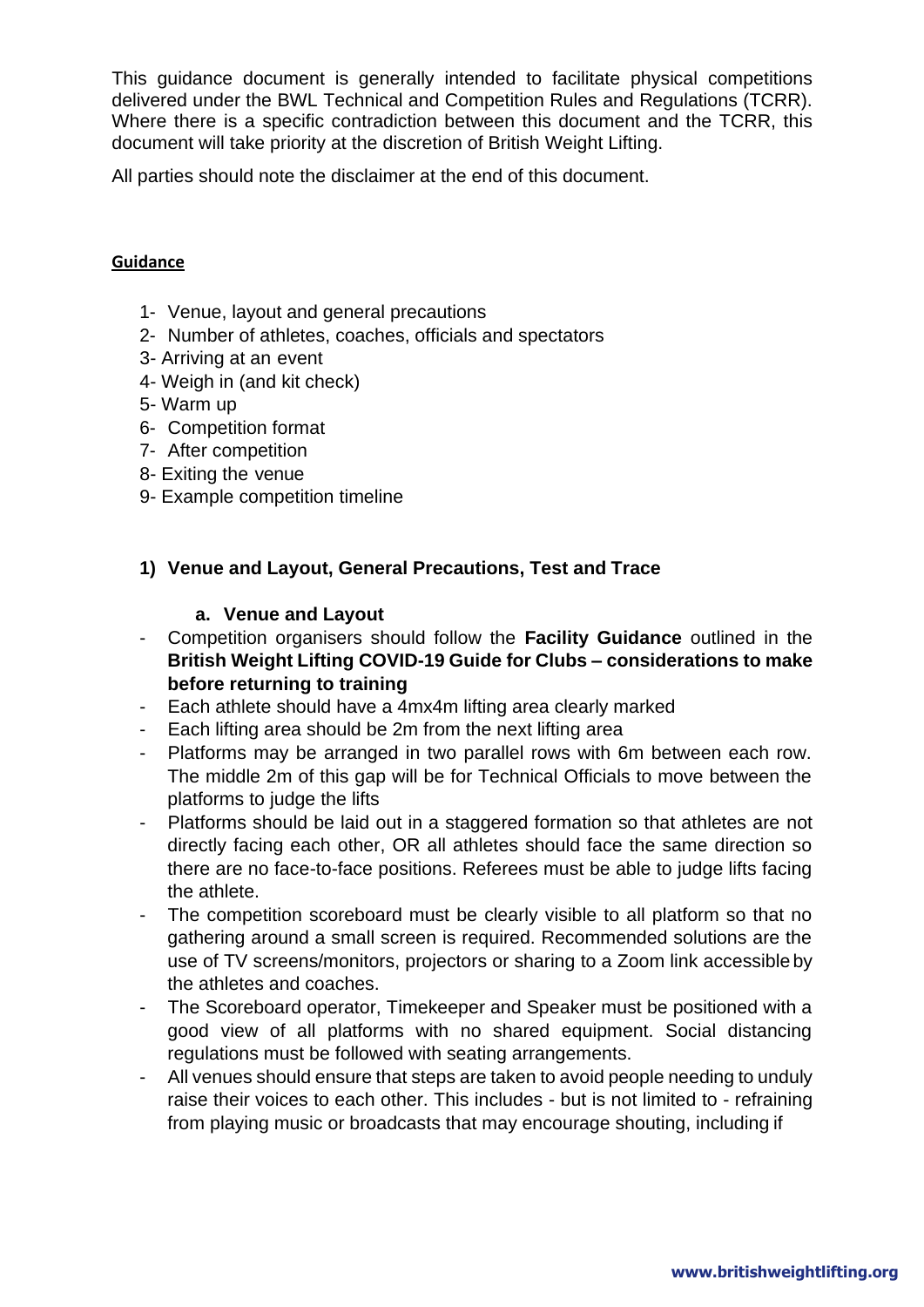

played at a volume that makes normal conversation difficult. This is because of the potential for increased risk of transmission - particularly from aerosol and droplet transmission.

- Ventilation is an important part of mitigating against the transmission of COVID-19. Ventilation into the building should be optimised to ensure a fresh air supply is provided to all areas of the facility and increased wherever possible. Particular attention should be given to areas where high intensity exercise activity takes place. To achieve this, specific measures should be implemented:
	- o The maximum occupancy of each indoor facility should be limited by providing a minimum of 100sqft per person. For this figure, the area is the net useable indoor facility space available to members to use, including changing rooms, toilet and wash facilities. Reducing capacity in this way whilst sustaining ventilation flows, will increase the typical current 10l/s/p flow rate of ventilation to at least 20l/s/p, as fewer people are being served by the ventilation system.
	- o Ventilation systems should provide 100% fresh air and not recirculate air from one space to another.

## **b. General Precautions**

- Technical Officials should wear face coverings at all times. The organiser should provide face coverings if requested.
- Athletes, coaches and helpers should provide and wear their own face coverings at all times
	- o Athletes may remove their face covering for their attempts, they should be replaced as soon as possible after an attempt is complete
- Individuals who cannot wear face coverings for medical reasons should inform the event organiser upon arrival at the event
- Athletes, coaches and helpers are encouraged to leave the venue immediately after their group has finished and to shower, wash and change at home rather than in shared venue facilities

# **c. Test and Trace**

The opening up of the economy following the COVID-19 outbreak is being supported by NHS Test and Trace. You should assist this service by keeping a temporary record of your customers and visitors for 21 days, in a way that is manageable for your business, and assist NHS Test and Trace with requests for that data if needed. Collect sufficient data on each attendee (name, home phone number, mobile number, date and times of entry and exit) so that each person could be contacted if there is a case of COVID-19 connected to your facility. This could help contain clusters or outbreaks. These facilities are expected to have systems for recording their customers and visitors. If you do not already do this, you should do so to help fight the virus. We have worked with industry and relevant bodies to design a system in line with data protection legislation, details of which can be found [here.](https://www.gov.uk/guidance/maintaining-records-of-staff-customers-and-visitors-to-support-nhs-test-and-trace)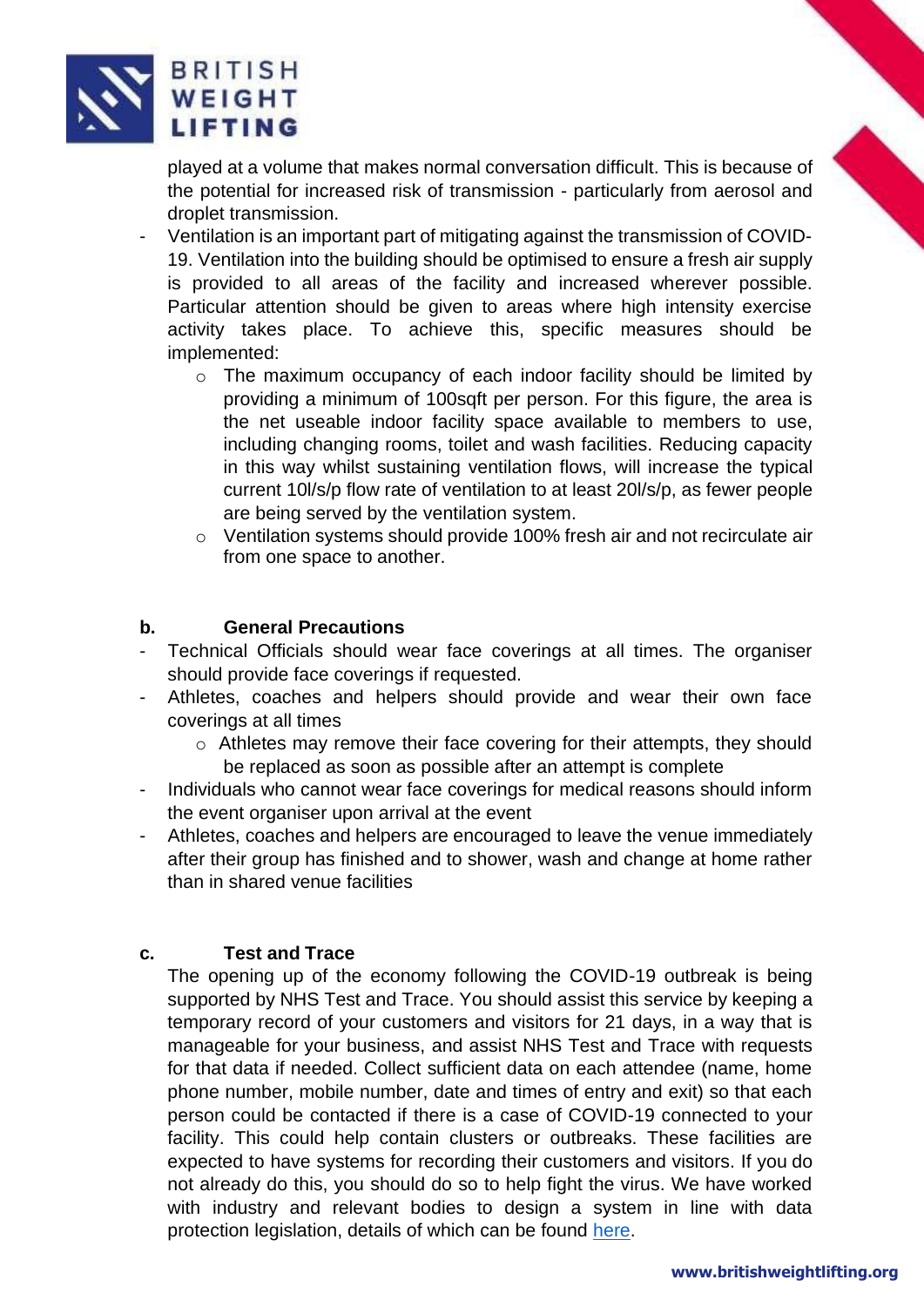

# **2) Number of athletes (and equipment), coaches, technical officials and spectators**

## **a. Athletes (and equipment)**

- The size of a competition group is determined by the number of equipped platforms to a maximum of 16. Each athlete in a group should be allocated their own platform with no shared equipment; including barbells, discs, bar cleaning kit and chalk bin.
- Each platform should be equipped with:
	- $\circ$  an appropriate barbell (5, 15 or 20kg),
	- o discs to a weight of 190kg,
	- o spring collars (2.5kg collars preferred if possible)
	- o and barbell cleaning kit (see section 7 After Competition for what to include)
- Athletes must provide their own chalk; shared chalk bins and chalk should not be provided.

#### **b. Coaches and Helpers**

- Each athlete may bring a maximum of two people to assist with coaching and/or loading. This may be two coaches or one coach and one unqualified helper. Athletes may not bring two unqualified helpers.
- All coaches must hold a current BWL License.
- Unqualified helpers are intended to support with loading the barbell. They are not permitted to fulfil any coaching roles.

#### **c. Technical Officials**

- Each competition group will need a minimum of 4 Technical Officials to reduce cross-over of roles and shared equipment:
	- o Referee x 1 (1 x Referee at Tier 3 competitions OR 3 x Referee at Tier 1 or 2).
	- o Speaker x 1
	- o Scoreboard operator x 1
	- o Timekeeper x 1
- Additional Technical Officials may be required to deliver Weigh ins.
	- o A Jury is not required
	- o The centre referee where possible should be BWL Level 3 or higher and will act as Technical Controller.

#### **d. Spectators**

- Spectating should be actively discouraged and is not permitted. Where attendance of a parent/guardian (non-participant) or a carer for a disabled athlete is required, it should be limited to one per athlete where possible, with social distancing strictly observed while watching the sessions (consider marking out specific boxes/areas for this purpose).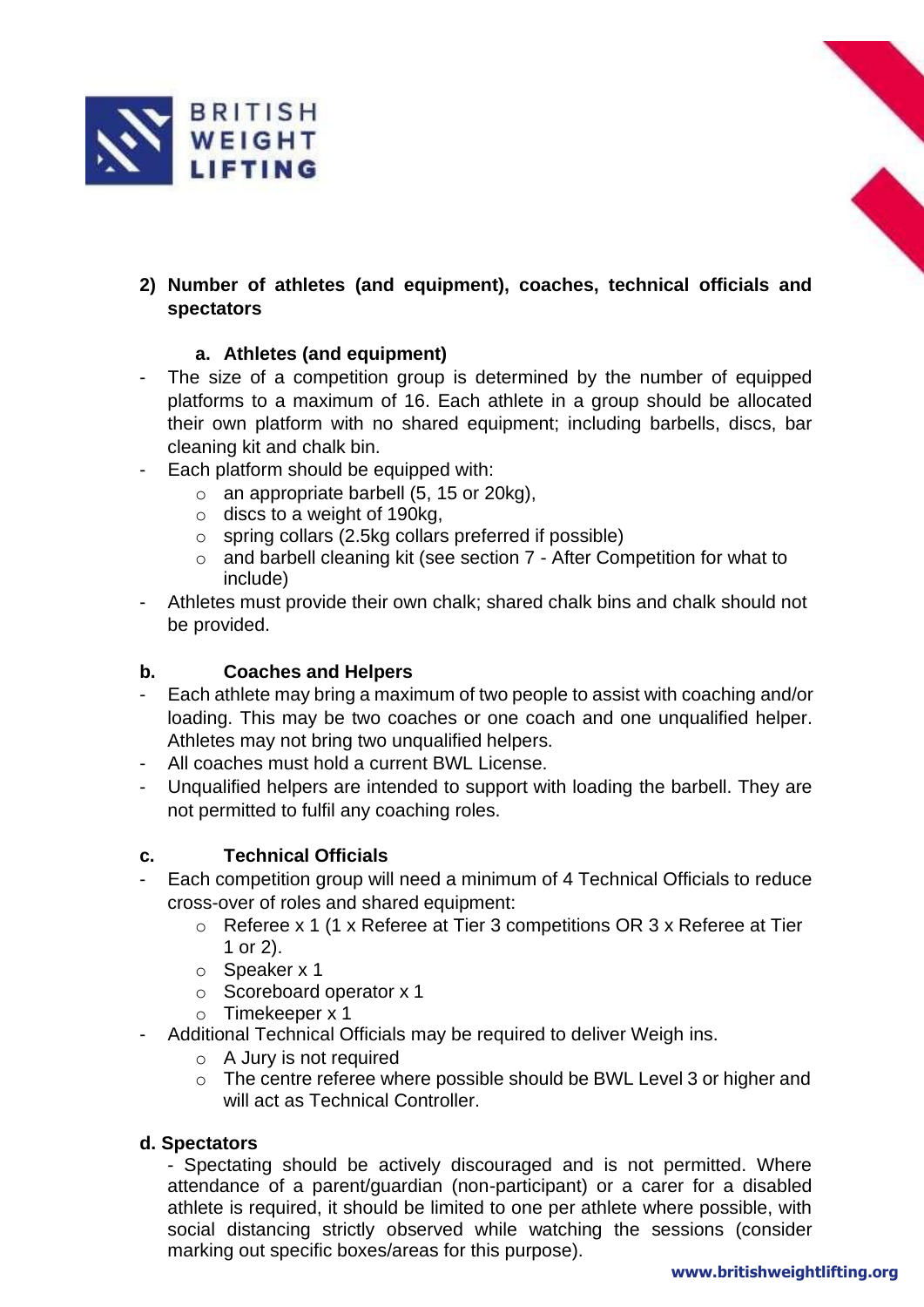#### **3) Arriving at an event**

- To enter an event all attendees must pre-register on the event entry form (completed by the athlete). This will allow the organiser to monitor exact attendee numbers.
- Upon arrivals all attendees must report to the arrivals area where they must use hand sanitiser. Attendees are encouraged to bring their own hand sanitiser for use during competition.
- At the check in desk every attendee will be asked a short verbal questionnaire to ensure no-one enters the venue who may be experiencing symptoms of coronavirus virus.
- Anyone who may be experiencing coronavirus symptoms must immediately leave the venue.
- Every attendee must provide their own face covering and wear it all times, except for athletes when making an attempt or those who cannot wear face coverings for medical reasons. Athletes must replace the face covering immediately after an attempt.

## **4) Weigh in (and kit check)**

- Weigh in and kit check should be done in a different part of the venue to the competition area to limit crossover of groups.
- There should be no physical contact at all between athletes and Technical Officials during weigh in and kit check.
- Athletes will be issued a 5-minute weigh in time slot by the organiser. The recommended process for managing weigh ins is for each athlete to be called individually into the building to weigh in, WhatsApp or similar messenger tools may be used.
	- Alternatively, a socially distanced queue may be used.
- If there are more athletes than will fit into a 60-minute weigh in, the weigh should start 10 minutes earlier and finish 10 minutes later.
- In the weigh in room the scale platform should be located at least 2m away from the Technical Official, with a digital display positioned closer to the Technical Official.
	- Alternatively, the athlete should step onto the scale facing away from the Technical Official so the display can be read.
- The scales must be cleaned after each athlete weigh in with disinfectant spray, ideally this will be done by the Technical Official supervising the weigh in. Sterile gloves and hand sanitiser must be provided in the weigh in.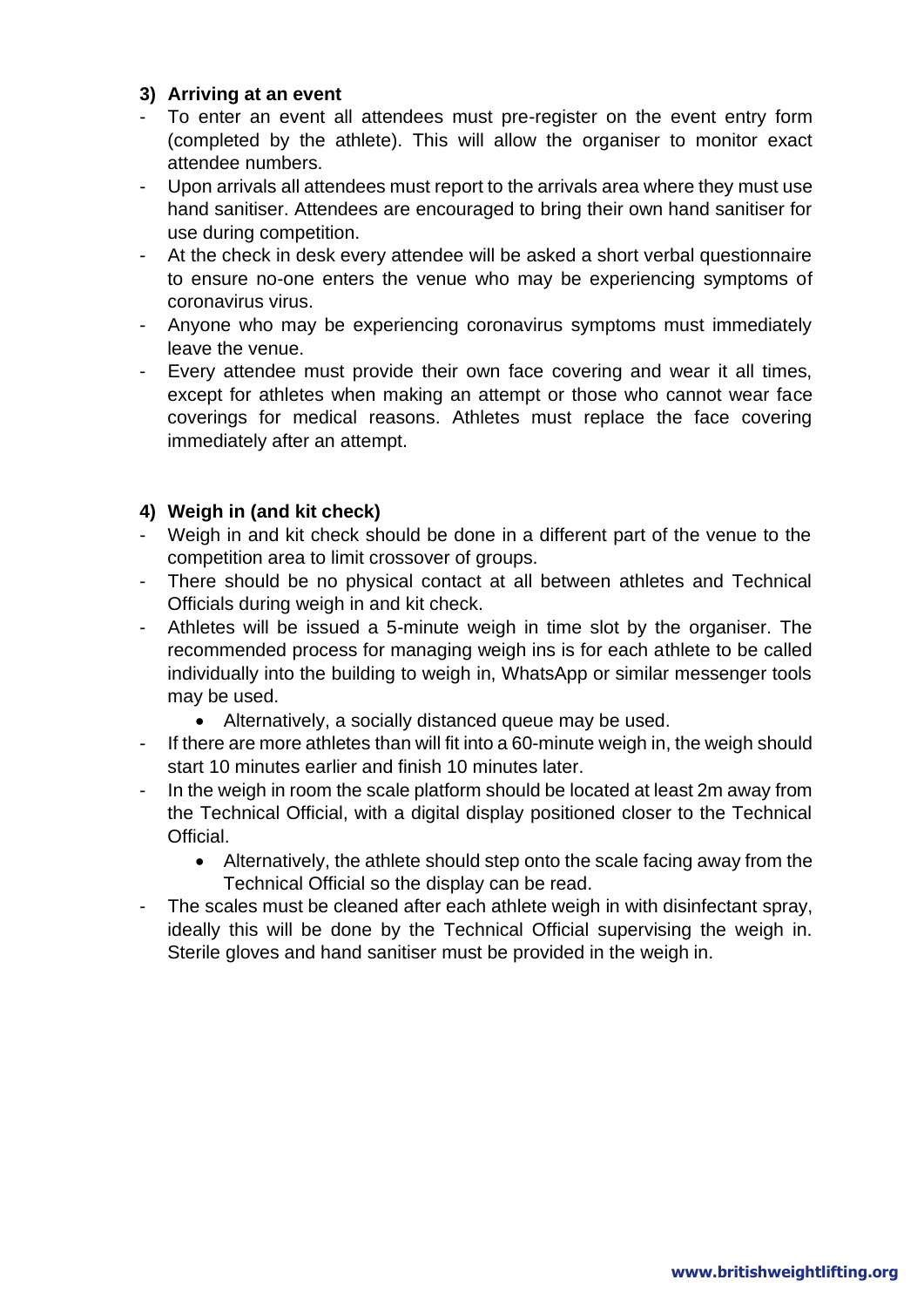

- Only one person at a time may enter weigh in, unless a chaperone is required for an U18 athlete.

- Example: 2 x Technical Officials and 1 x Athlete (+ 1 x chaperone if U18)
- To limit the number of people gathering in usually small weigh in areas, coaches should only attend weigh in as a chaperone for U18s. Athlete should be prepared to declare their own starting attempts.
- After weigh ins athletes and coaches should not stay in the venue to wait to compete.

# **5) Warm Up**

- Athletes will be allocated a platform to warm up and compete on. Each platform will be inside a marked out 4mx4m 'box' which can only be entered by the athlete, coach and helper.
- Athletes, coaches and helpers must stay in their 'box' at all times other than for comfort breaks. There will be no shared competition or warm up platforms.
- If social distancing is required between individuals from separate households it must be maintained within the 'box'. This may require increasing the size of the 'box' at the discretion of the organiser to comply with distancing requirements.
- Athletes will be allowed onto their designated platform 30 minutes before the first lift.
- Athletes will only be allowed onto their platform after the full cleaning procedure has been completed for the previous group.

#### **6) Competition Format**

- Athletes will compete on the same platform they use to warm up. There will be no shared equipment.
- There will be no volunteer loaders. Athletes must provide whoever will load their bar: themselves, coach, helper
- There will be no group parade. Athletes will be introduced from their own platform.
- Competitions should have a minimum of six Technical Officials active during each group in the following roles:
	- o 3 x referee (L2 or above)
	- o 1 x scoreboard operator (L2 or above)
	- o 1 x Timekeeper (L2 or above)
	- o 1 x Speaker (L3 or above)
	- o Additional Technical Officials may be required for weigh ins
- The referees who will move between the platforms, maintaining at least 2m between each athlete
- The competition will follow the usual timings and sequence of competition.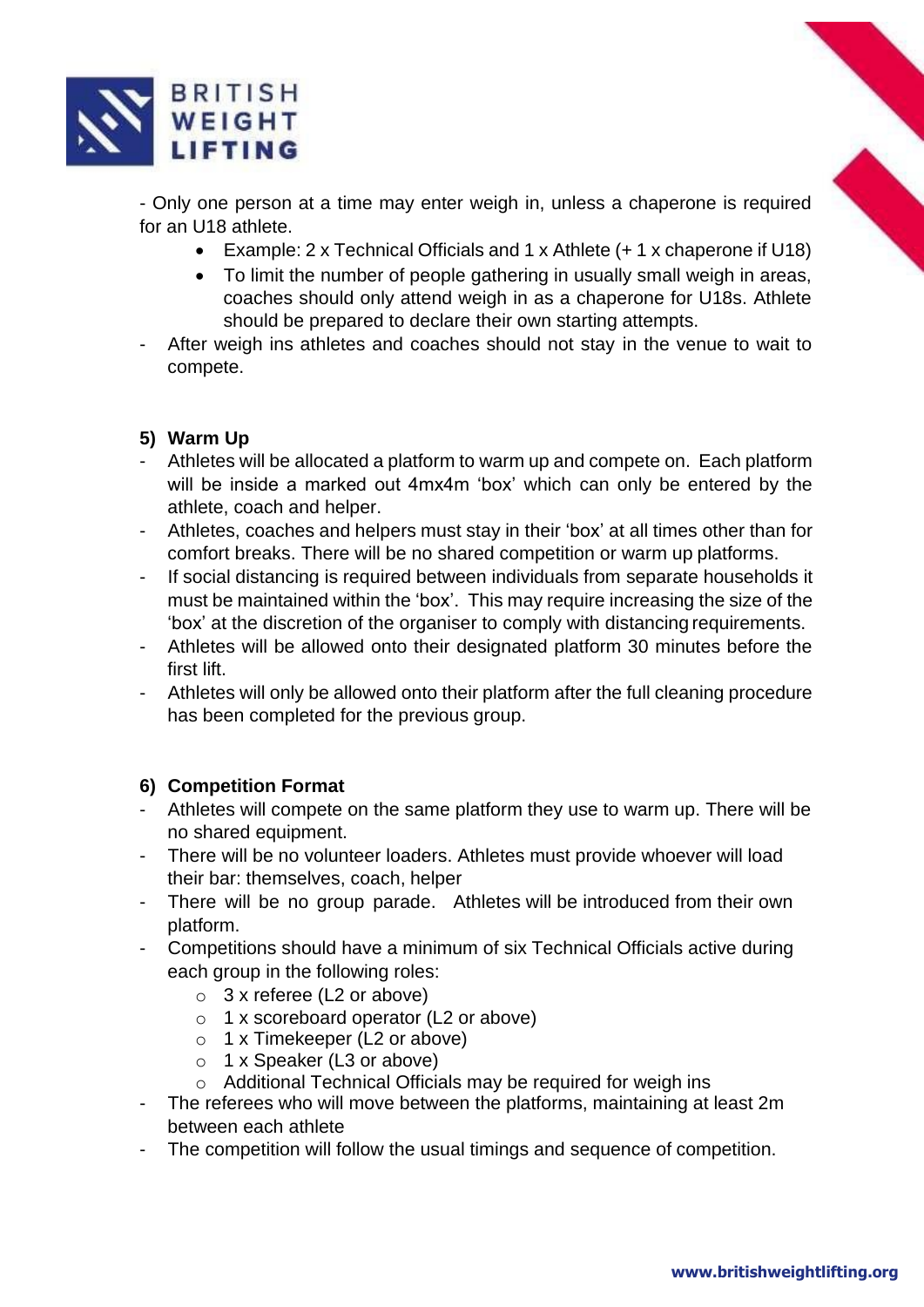

- A Marshal table should not be used. Changes should be made in one of the following ways:

- o Option 1: Coaches verbally call changes to the Marshal from their designated platform. In line with Section 1, shouting or speaking at an unduly raised volume must be prevented to limit the risk of transmission.
- o Option 2: A competition WhatsApp group or similar is setup to allow changes to be made direct to the Marshal
- o Option 3: Provide each platform with a whiteboard and marker to write changes and show to marshal

## **7) After Competition**

- Medal ceremonies should not take place. Medals may be handed out at the exit, or preferably posted out after the competition.
- 10 minutes after the final lift every athlete/coach/helper must leave the venue UNLESS they are working with an athlete in the next group. If this is the case the organiser should attempt to keep them on the same platform throughout to minimise shared equipment.
- A full clean of each platform and technical equipment must take place after the venue is empty. Cleaning should be completed by the event organisers and Technical Officials.
	- All discs wiped down with alcohol-based cleaning fluid (minimum 60% abv)
	- All bars cleaned with an alcohol-based cleaning fluid (minimum 60% abv)
	- All platforms vacuumed and mopped with an alcohol-based cleaning fluid (minimum 60% abv)
	- All chairs wiped down with an alcohol-based cleaning fluid (minimum 60% abv)
	- Scoreboard computer mouse and keyboard to be cleaned with an alcohol-based cleaning fluid (minimum 60% abv)
	- If using Eleiko equipment click [here](https://www.eleiko.com/files/eleiko-cleaning-guidelines.pdf) to view their recommended cleaning protocol.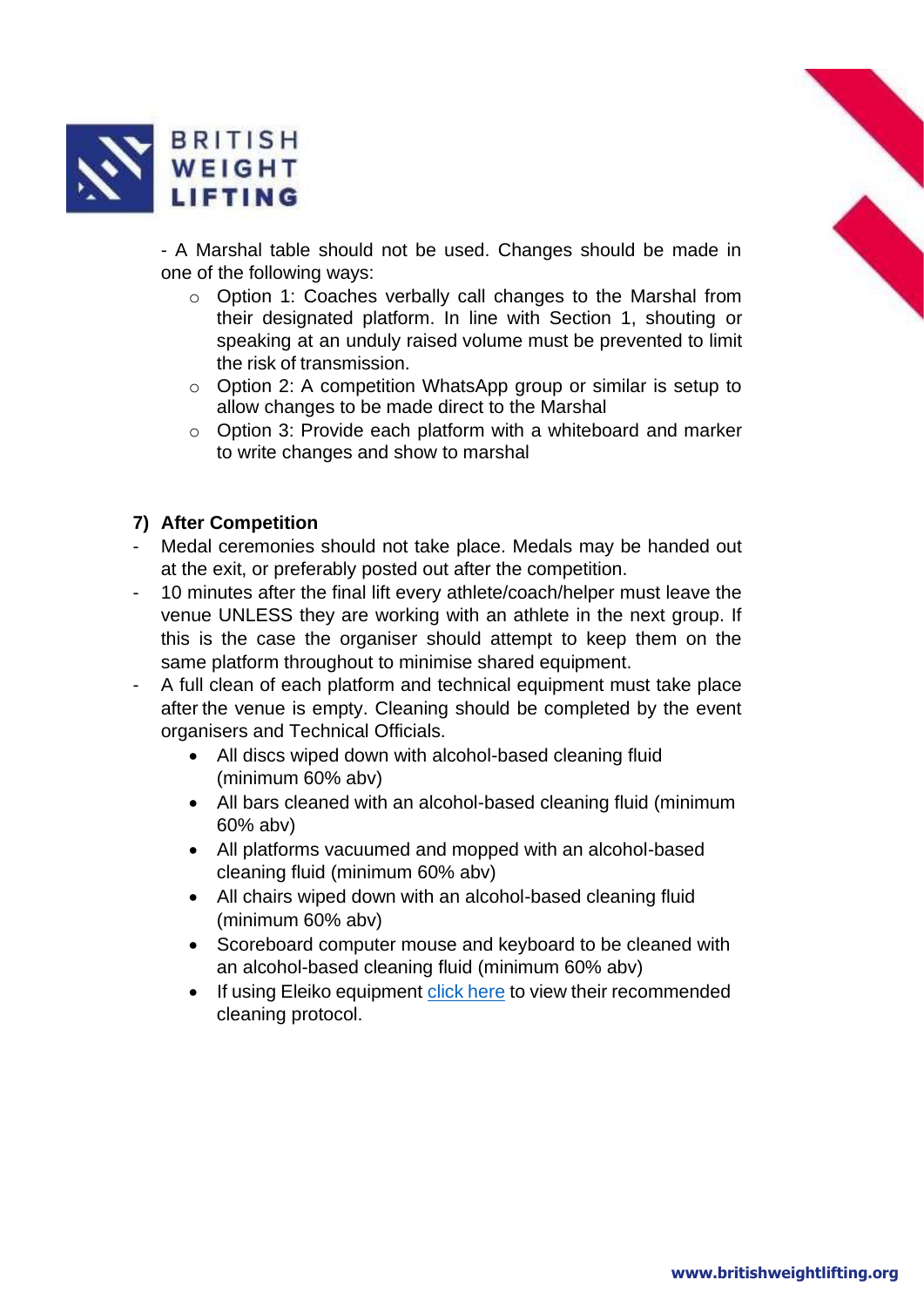#### **8) Exiting the venue**

- All gloves must be put in a closed-lid bin before leaving the venue
- A hand washing facility must also be provided for athletes who have not worn gloves, prior to the sanitising station
- After gloves are removed and disposed, every visitor should sanitise their hands before leaving the venue
- Ideally attendees should exit through a separate door, or all must exit the building before next group can enter. Avoid people passing each other in doorways and corridors by using a one-way system where possible.

#### **9) Example competition timeline**

- Example for group of 10 athletes

| <b>Time</b> | Action                               |
|-------------|--------------------------------------|
| 1000        | Weigh in start (5-minute time slots) |
| 1005        |                                      |
| 1010        |                                      |
| 1015        |                                      |
| 1020        |                                      |
| 1025        |                                      |
| 1030        |                                      |
| 1035        |                                      |
| 1040        |                                      |
| 1045        |                                      |
| 1050        |                                      |
| 1100        | Weigh in ends                        |
| 1130        | Warm up starts                       |
| 1150        | Athlete introduction from platforms  |
| 1200        | Group start                          |
| 1330        | Group finish                         |
| 1340        | Last athlete leaves venue            |
| 1340        | <b>Cleaning starts</b>               |
| 1350        | Cleaning complete                    |
| 1350        | Warm up starts for next group        |